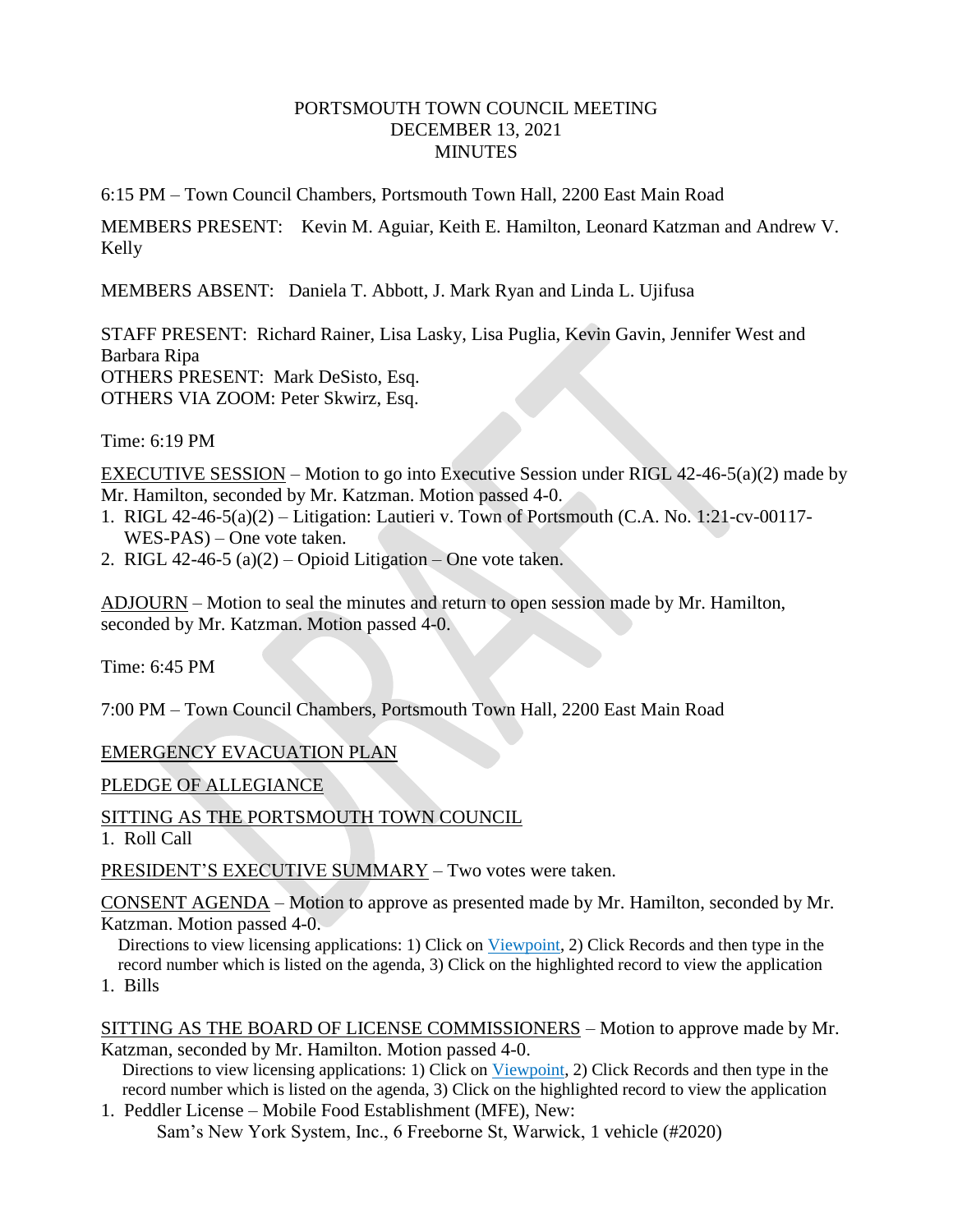ADJOURN – Motion to adjourn made by Mr. Hamilton, seconded by Mr. Katzman. Motion passed 4-0.

SITTING AS THE BUILDING CODE BOARD OF APPEALS – Motion to continue to the January 10, 2022 meeting made by Mr. Katzman, seconded by Mr. Hamilton. Motion passed 4-0.

1. Request clarification as to the necessity of installing a lavatory and OWTS for the structure at 3055 East Main Road as: a precedent exists for not requiring a lavatory and OWTS for public utility use buildings; Aquidneck Light's electronics will be remotely provisioned and monitored; multiple managing members of Aquidneck Light reside in Portsmouth. / T. Pietz, Principal, Aquidneck Light

ADJOURN – Motion to adjourn made by Mr. Hamilton, seconded by Mr. Katzman. Motion passed 4-0.

MINUTES – Motion to approve all minutes made by Mr. Katzman, seconded by Mr. Hamilton. Motion passed 4-0. 11/8/21 11/22/21 & Exec.

TAX VOUCHERS – Motion to approve made by Mr. Hamilton, seconded by Mr. Katzman. Motion passed 4-0.

Request approval for Tax Vouchers #20211213-01 to #20211213-07.

# TOWN ADMINISTRATOR'S REPORT

1. Rhode Island Trust safety award – As a participant in The Trust's Trust in Safety program, Portsmouth is eligible to receive incentive funding when achieving quarterly goals. I am pleased to share that we have again been awarded \$500 for achieving our most recent Trust in Safety quarterly goals. Hats off to our Safety Committee for their continued focus on workplace safety.

2. Parks, Recreation and Open Space Master Plan update – With respect to the Parks, Recreation and Open Space Master Plan, the data collection and analysis phase is drawing to a close. We will next focus on public engagement and expect to hold two public workshops after the holidays. To learn more about the project and how to get involved, people can visit the project website via the Recreation web page or contact the Recreation Director.

3. Budget update – The budget process for FY 23 commenced earlier this fall and is now in full swing. To date: CIVIC Support requests have been received and requests are being consolidated and prepared for your review in February; the first of two Capital Improvement Workshops have been held and we will present an updated CIP for your comment, also in February; training specific to budgeting software was conducted for all Department Heads and Managers and budget updates will be entered into the system by the end of this month for follow on reviews between staff, the Finance Director, and myself over the next two months; and lastly, we will present an overarching budget brief at the joint Town Council / School Committee meeting in January.

# REMOVALS, RESIGNATIONS AND APPOINTMENTS

# 1. Removals:

a. Mooring Assignment Appeals Committee – Motion to remove Robert Marshall and Tom Swanson made by Mr. Hamilton, seconded by Mr. Katzman. Motion passed 4-0.

b. West Side Development Advisory Committee – Motion to remove Allen Shers made by Mr. Hamilton, seconded by Mr. Katzman. Motion passed 4-0.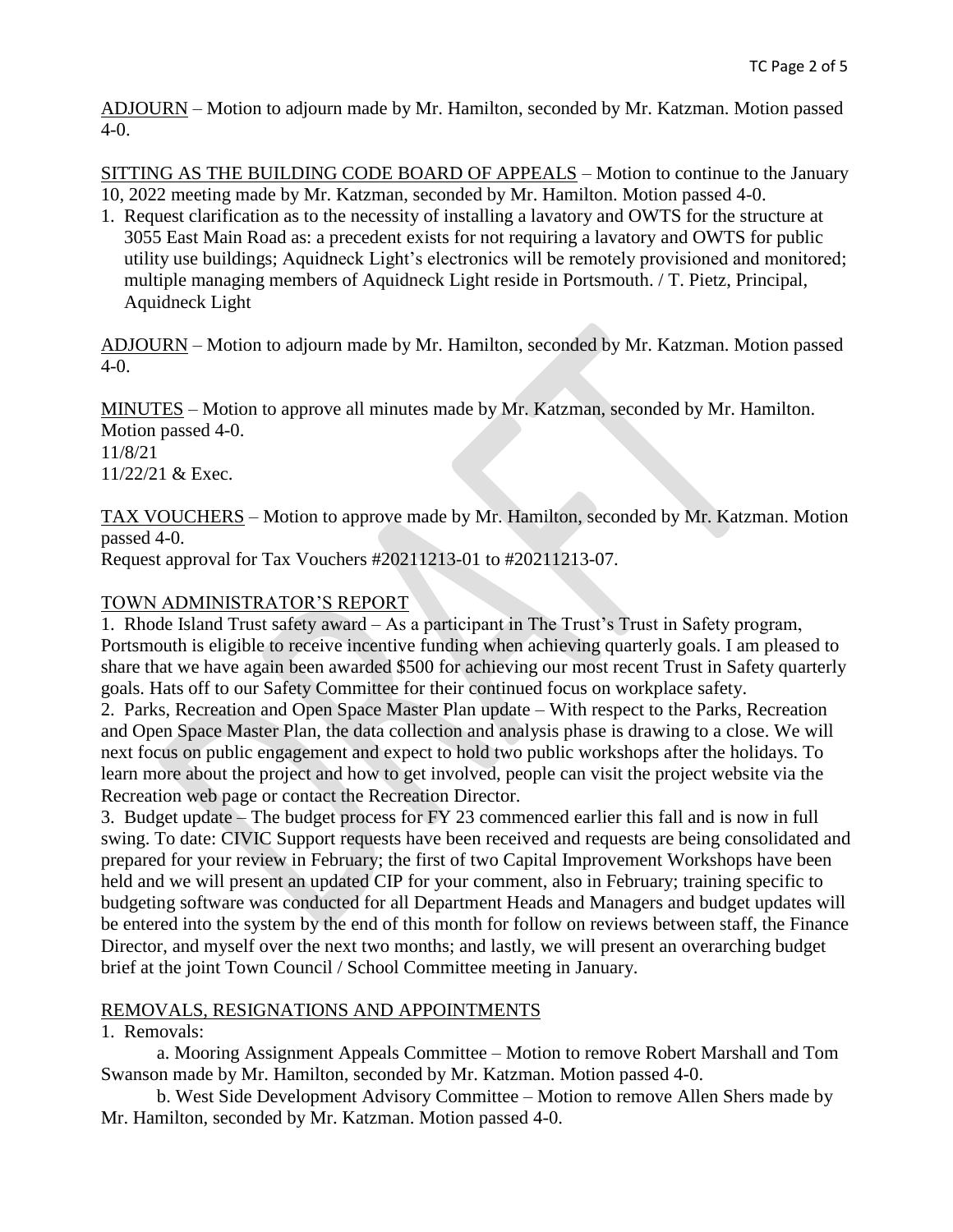2. Resignations:

a. Aquidneck Island Planning Commission – Motion to accept Sara Churgin's resignation with regret made by Mr. Hamilton, seconded by Mr. Katzman. Motion passed 4-0.

b. Economic Development Committee – Motion to accept Nancy Howard's resignation with regret made by Mr. Katzman, seconded by Mr. Hamilton. Motion passed 4-0.

c. Planning Board – Motion to accept Guy Bissonnette's resignation with regret made by Mr. Hamilton, seconded by Mr. Kelly. Motion passed 4-0.

d. West Side Development Advisory Committee – Motion to accept Tom Vadney's resignation with regret made by Mr. Katzman, seconded by Mr. Hamilton. Motion passed 4-0.

## 3. Appointments:

a. Aquidneck Island Planning Commission – Motion to appoint Theodore Pietz made by Mr. Katzman, seconded by Mr. Hamilton. Motion passed 4-0.

b. Economic Development Committee – Motion to appoint Richard Hood made by Mr. Hamilton, seconded by Mr. Kelly. Motion passed 4-0.

c. Juvenile Hearing Board – Motion to appoint Michael Allen made by Mr. Hamilton, seconded by Mr. Katzman. Motion passed 4-0.

d. Mooring Assignment Appeals Committee – Motion to appoint David Gleason and Tom Grieb made by Mr. Hamilton, seconded by Mr. Katzman. Motion passed 4-0.

e. West Side Development Advisory Committee – Motion to appoint Tom Grieb made by Mr. Hamilton, seconded by Mr. Katzman. Motion passed 4-0.

f. Bristol Ferry Town Committee (Re-Appt.) – Motion to reappoint Mary Beth Smith and Larry Walsh made by Mr. Hamilton, seconded by Mr. Katzman. Motion passed 4-0.

g. Harbor Commission (Re-Appt.) – Motion to reappoint Robert Drake made by Mr. Hamilton, seconded by Mr. Katzman. Motion passed 4-0.

h. Tree Commission (Re-Appt.) – Motion to reappoint Scott Wheeler made by Mr. Hamilton, seconded by Mr. Katzman. Motion passed 4-0.

i. West Side Development Advisory Committee – Motion to reappoint Cynthia Andreola made by Mr. Katzman, seconded by Mr. Hamilton. Motion passed 4-0.

## NEW BUSINESS (Discussion/Action)

1. Request to have the Polar Dive 2022 Annual Fundraiser for Island Park, to include 384 pallets as a heat signature, on January 1, 2022 on Island Park beach north of Boyd's Lane. – Motion to

approve made by Mr. Hamilton, seconded by Mr. Kelly. Motion passed 4-0.

- 2. Update on Stone Bridge  $&$  Teddy's Beach. No votes taken.
- 3. Request a Waterways Analysis and Management System (WAMS) study from the U.S. Coast Guard to lay out and establish Portsmouth Fairways. – Motion to approve having the Planning

Department or the Harbor Master request the study made by Mr. Katzman, seconded by Mr. Hamilton. Motion passed 4-0.

4. Request a temporary moratorium on medium and large ground-mounted solar energy systems. – Motion to approve made by Mr. Katzman, seconded by Mr. Hamilton. Motion passed 4-0.

### **TOWN OF PORTSMOUTH, RI Ordinance # 2021-12-13**

#### **TEMPORARY MORATORIUM ON MEDIUM AND LARGE GROUND-MOUNTED SOLAR ENERGY SYSTEMS**

Be it ORDAINED by the Town Council of the Town of Portsmouth:

Section 1. Legislative Findings and Intent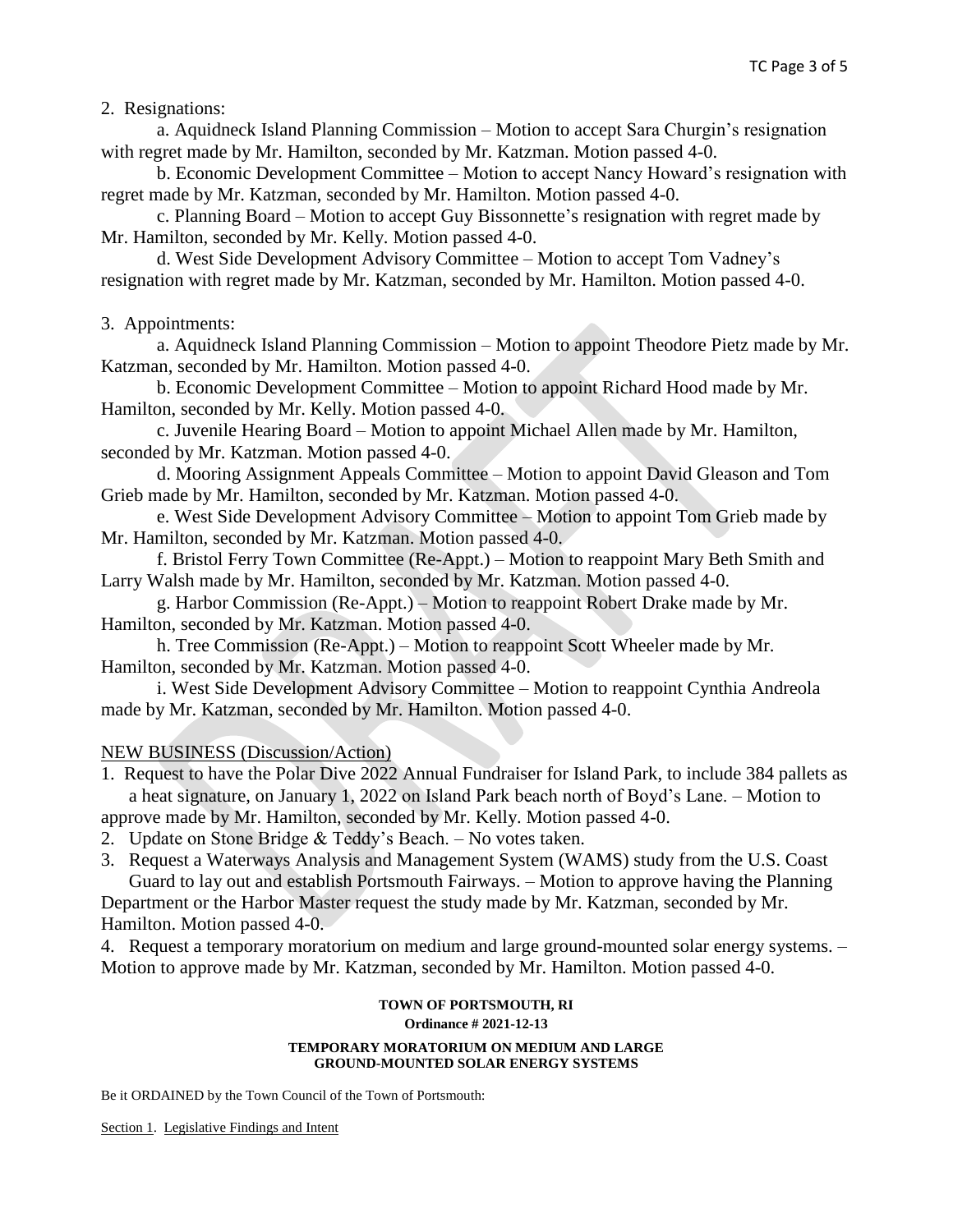- A. On December 14, 2020, the Town Council enacted Ordinance # 2020-12-14, which amended the Portsmouth Zoning Ordinance to provide for the regulation of Solar Energy Systems (SES) in the Town of Portsmouth (the "Solar Ordinance"), effective retroactively to May 11, 2020.
- B. Since the Solar Ordinance went into effect, the Town has experienced an influx of applications for the development and installation of ground-mounted SES.
- C. On November 8, 2021, the Town Council enacted Ordinance # 2021-11-8, which amended certain provisions of the Solar Ordinance with regard to the location, minimum setbacks, and site design requirements for medium and large SES.
- D. The Town Council finds that the provisions of the Solar Ordinance may need further amendments to provide for more detailed and rigorous standards for the siting and approval of ground-mounted SES, which have the potential for serious adverse impacts on the environment and on surrounding properties and neighborhoods.
- E. The Town Council has determined that a six (6)-month moratorium on new applications for medium and large ground-mounted SES is necessary, in order for the Town to further study and evaluate the provisions of the existing Solar Ordinance, to determine whether further amendments are appropriate to address concerns pertaining to the existing Ordinance, and to protect the public health, safety and welfare of the residents of Portsmouth.

#### Section 2.Moratorium

- A. The Town of Portsmouth hereby declares and imposes a moratorium effective immediately for a period of six (6) months on the acceptance, processing and/or approval of any application for a medium or large ground-mounted SES pursuant to the Solar Ordinance.
- B. This moratorium shall not, however, apply to any pending application before the Portsmouth Planning Board for which a certification of completeness has been issued pursuant to the provisions of the Portsmouth Land Development and Subdivision Regulations.

Section 3. This Ordinance shall take effect upon passage.

**ADOPTED BY TOWN COUNCIL ACTION ON: December 13, 2021**

#### **\_\_\_\_\_\_\_\_\_\_\_\_\_\_\_\_\_\_\_\_\_\_\_\_\_\_\_\_\_\_\_ Jennifer M. West, Town Clerk**

5. Request approval to purchase a new Elgin Pelican street sweeper for \$248,055. – Motion to approve made by Mr. Hamilton, seconded by Mr. Katzman. Motion passed 4-0.

6. Request approval to purchase a new KME Severe Service fire engine for \$596,196. – Motion to approve made by Mr. Hamilton, seconded by Mr. Katzman. Motion passed 4-0.

7. Request to accept proposal for actuarial and budgeting software. – Motion to continue to the January 10, 2022 meeting made by Mr. Hamilton, seconded by Mr. Kelly. Motion passed 4-0.

8. Request to use CIP contingency funds for repairs of Glen Farm icehouse. – Motion to approve not to exceed \$50,000 made by Mr. Kelly, seconded by Mr. Hamilton. Motion passed 4-0.

9. Request to advertise for School Committee replacement. – Motion to approve to advertise twice with a deadline of January 4, 2022 at 12:00 pm made by Mr. Hamilton, seconded by Mr. Katzman. Motion passed 4-0.

10. State Legislative Priorities – procedure and time table. – The Council will discuss their priorities at the Jan.  $10^{th}$  meeting to present them at the Jan.  $24^{th}$  meeting. No votes taken.

CORRESPONDENCE – Motion to receive and place on file made by Mr. Hamilton, seconded by Mr. Katzman. Motion passed 4-0.

- 1. Monthly RIRRC Report. / Rhode Island Resource Recovery Corp.
- 2. Resolution to consider a change to RIGL 16-7-40 (c) and (d). / North Smithfield School Comm.
- 3. Portsmouth Water and Fire District Quarterly Financials. / N. J. Larsen, Senior Accountant
- 4. Five-year approval for the Town of Portsmouth Harbor Management Plan. / J. Willis, CRMC
- 5. Request to start contract negotiations on behalf of the Fire Fighter Civilian Dispatchers, Local